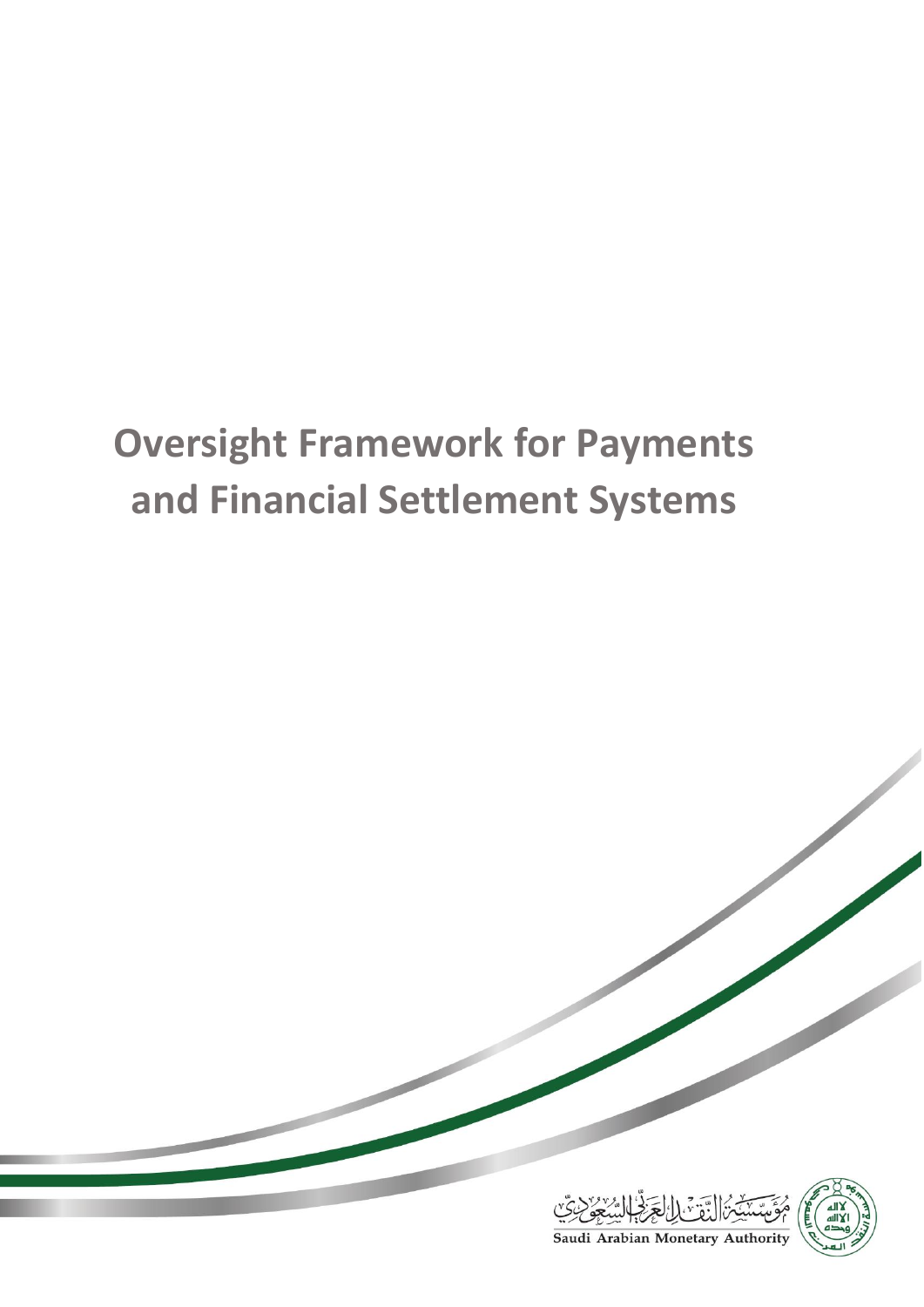| В. |                                                                     |  |  |
|----|---------------------------------------------------------------------|--|--|
|    |                                                                     |  |  |
|    |                                                                     |  |  |
|    |                                                                     |  |  |
|    |                                                                     |  |  |
|    |                                                                     |  |  |
|    | Obligations of the payment and financial settlement infrastructure7 |  |  |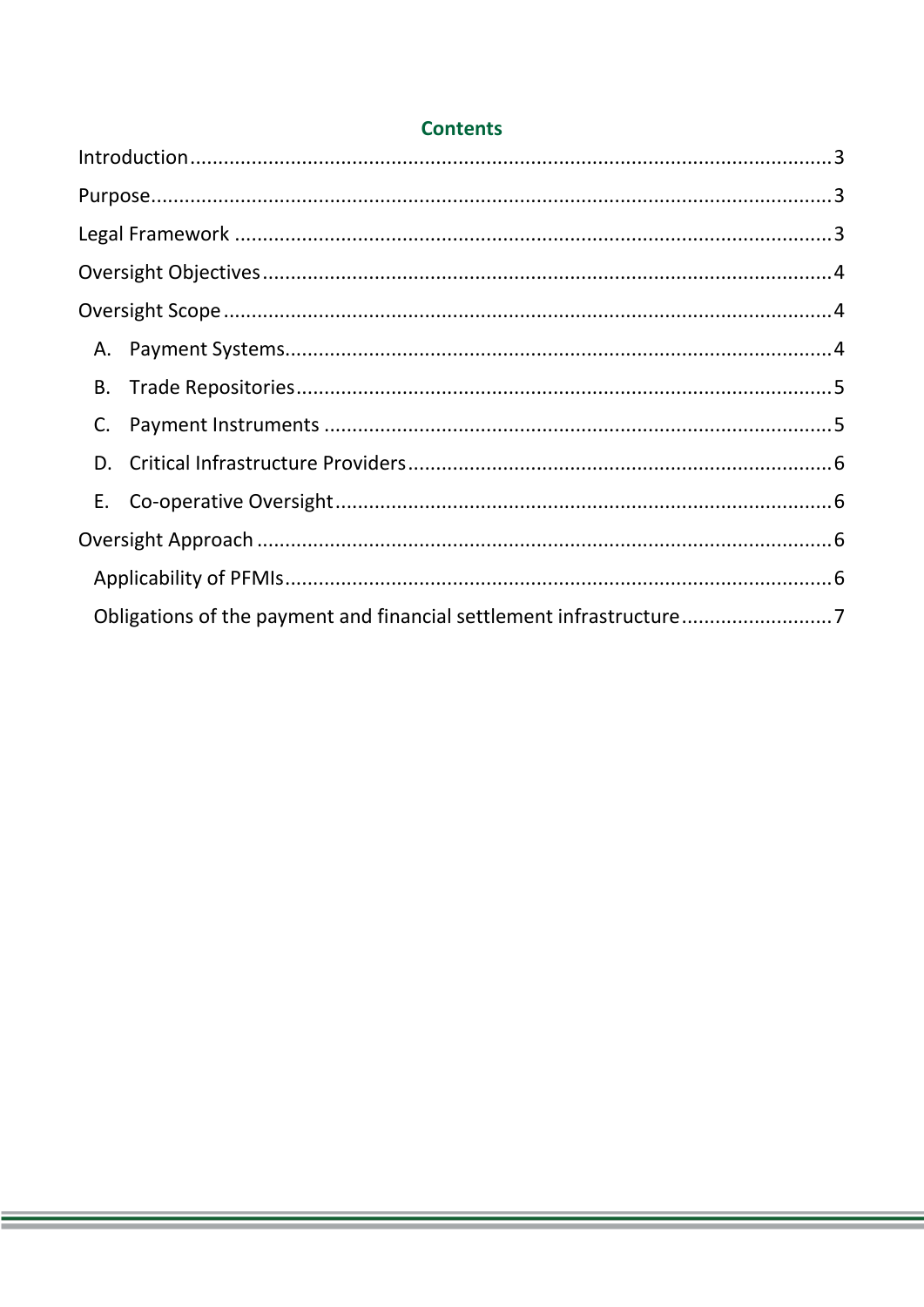# <span id="page-2-0"></span>**Introduction**

Financial Market Infrastructure (FMIs) are defined as "A multilateral system among participating institutions, including the operator of the system, used for the purposes of clearing, settling or recording payments, securities, derivatives or other financial transactions." payment and financial settlement thus provides infrastructure to real economy and financial markets through which financial transactions are processed, cleared and settled among the participants. The safety and efficiency of the FMIs is critical for the smooth functioning of the financial markets and any deficiencies in the governance and operational arrangement or in the design of these systems can directly impact the financial and economic stability of the country.

## <span id="page-2-1"></span>**Purpose**

The purpose of this document is to define and describe the payment and financial settlement oversight framework under which SAMA will carry out its oversight responsibility to:

- Support SAMA's financial stability responsibility in the Kingdom of Saudi Arabia (KSA).
- Ensure the safety and efficiency of the Infrastructures in scope with a view of controlling the main types of risks that can arise, with a particular focus on the systemic risk implications.
- Comply with the Principles for Financial Market Infrastructure (PFMI) issued by the CPMI-IOSCO in April 2012.
- Align with SAMA strategy to "fulfil national and international commitments and obligations.

## <span id="page-2-2"></span>**Legal Framework**

SAMA is the sole competent authority for Payment Systems (PS) and Trade Repository (TR) and carries out its regulatory, supervisory and oversight responsibilities in accordance with its powers pursuant to:

- The Charter of the Saudi Arabian Monetary Agency (SAMA) issued by Royal Decree No 23 dated 23/5/1377H (1957).
- The Banking Control Law issued by Royal Decree No M/5 dated 22/2/1386H (11/06/1966
- Key rules, regulations, and circulars issued by SAMA in the PS area include:
	- o Circular on Regulatory Rules, Procedures, Instructions for Payment Systems in the Kingdom of Saudi Arabia ( Decision No. 361000028764 issued by H.E. Governor dated 11/6/1436H .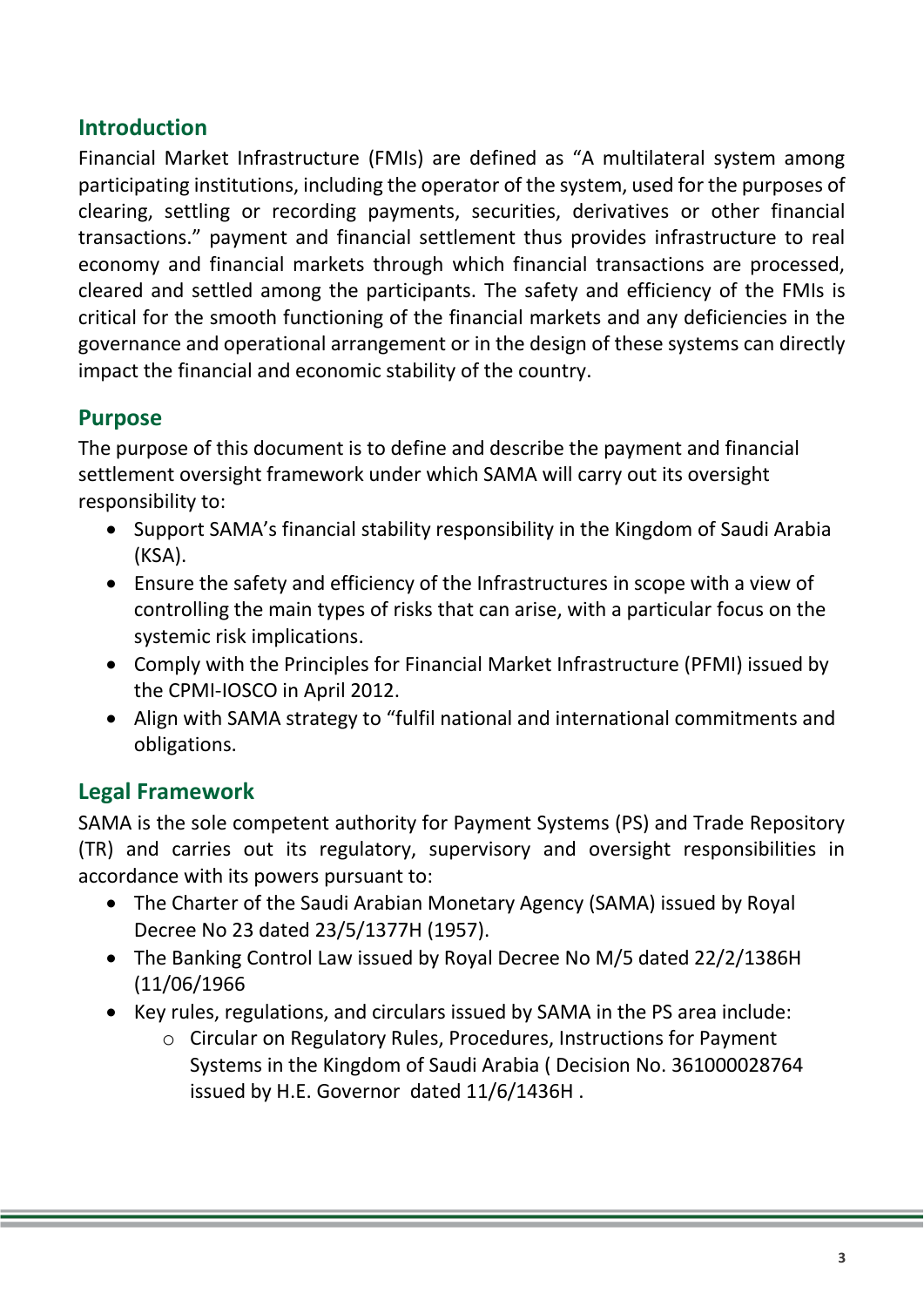- o The Policy Statement issued in August 2013, which formalized the implementation of Principles for FMIs.
- o Regulatory Rules for the Prepaid Payment Service in the Kingdom of Saudi Arabia, March 2012
- Council of Minister's Resolution No.226 (dated 02/05/1440H)1, SAMA's role as supervisory authority for the operation and regulation of payment systems and services has been confirmed.

# <span id="page-3-0"></span>**Oversight Objectives**

The key objectives of SAMA's Oversight Policy, stemming from its role as operator, overseer and catalyst are to:

- a) Promote the safety and efficiency of the payment and financial settlement and related activities,
- b) Ensure strong focus on managing systemic risk within the payment and financial settlement landscape, and to
- c) Contribute to enhancing transparency and competition, to support the effective and efficient functioning of payment and financial settlement systems

# <span id="page-3-1"></span>**Oversight Scope**

The oversight scope refers to the different types of payment and financial systems and settlement infrastructures like Payment Systems, Securities Settlement Systems (SSS), Central Counter Parties (CCP), Central Depository Companies (CDC) and Trade Repositories (TR) that will either be subject to SAMA's direct oversight or will be overseen in coordination with other regulators like Capital Markets Authority. Further, SAMA in order to ensure the smooth functioning of the payment and financial settlement will also oversee the payment instruments, critical infrastructure providers. Consequently SAMA's oversight scope will cover the following:

#### <span id="page-3-2"></span>**A. Payment Systems**

Payment Systems are an integral part of the Financial Market Infrastructure, enabling retail, wholesale, capital, money and foreign exchange markets to discharge their payment obligations. In order to prioritize its oversight function and focus on systemically important payment systems SAMA vide its regulation titled "Criteria for Systemically Important Payment Systems in Kingdom of Saudi Arabia" dated January 2015 has directed that a system which meets any one, or combination of, the following criteria will be classified as a systemically important system:

a) Any system handling interbank or customer payments which could pose a risk to financial stability.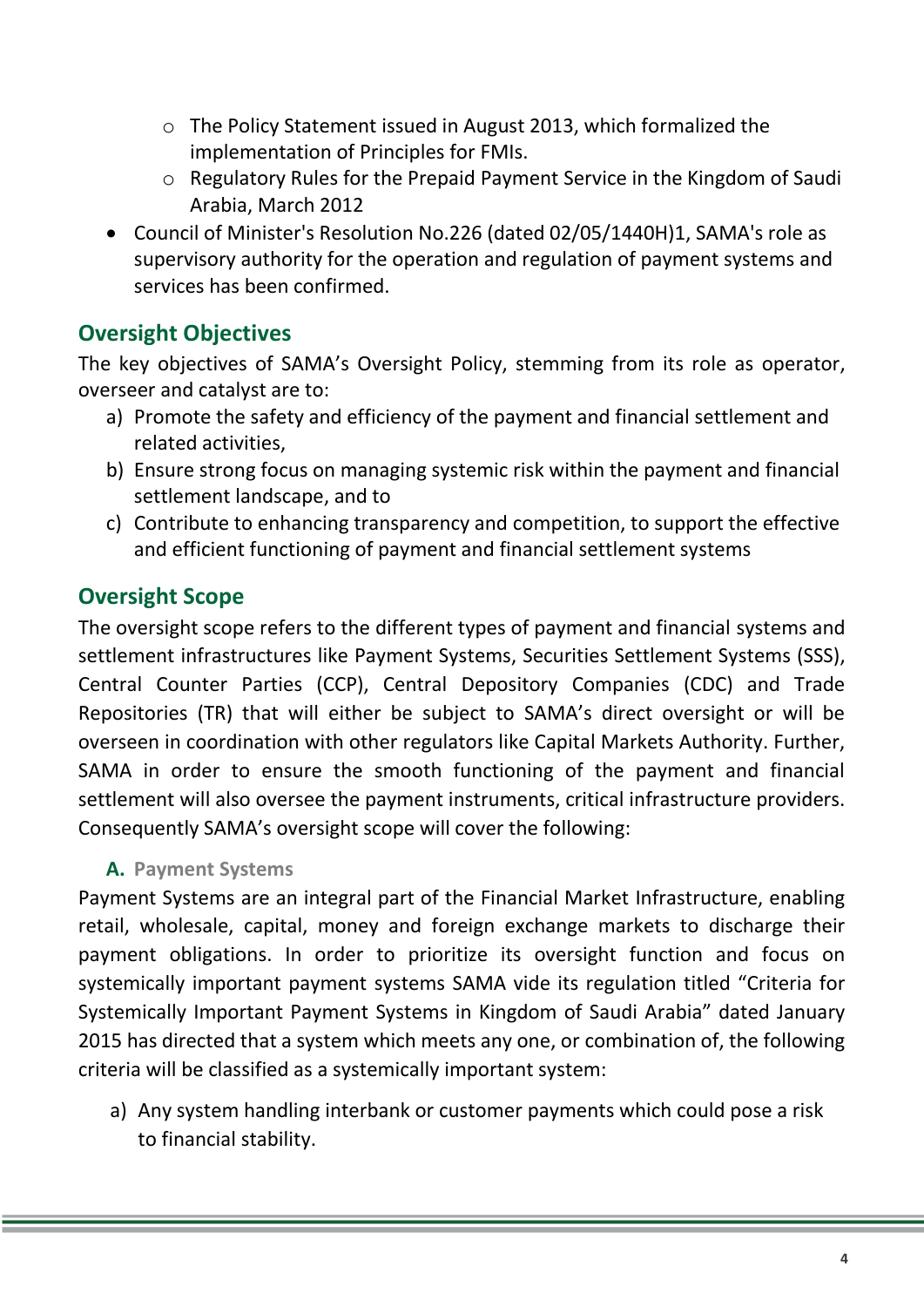- b) The principal payment system in terms of the aggregate daily volume and value of payments
- c) Any system used to effect settlement in other systemically important FMIs
- d) Any system, which is central to the payments infrastructure and our customer confidence due to number and type of participants, market penetration and lack of alternatives available.

Based on the above criteria, three PS have been designated as Systemically Important Payment Systems (SIPS) namely:

- 1) SARIE (Saudi Arabian Riyal Interbank Express) is the is the Real Time Gross Settlement (RTGS) system that transfers fund in Saudi Riyal within the kingdom of Saudi Arabia and through which all transfers to beneficiaries of all categories pass. In addition, SARIE provides settlement services to other payment systems to which it is linked. These include Automated Clearing Houses (ACH), an electronic cheque clearing system; the Saudi Payments Network (MADA), which links all ATM and EFTPOS terminals, the Electronic Securities System (TADAWUL); and also the electronic Bill Presentment & Payment (SADAD).
- 2) MADA (formerly known as "SPAN") is the national ATM and Points of Sale network that connecting all Saudi banks and providing a common service point to the customer and allows them electronically access to their funds with any bank, anywhere in the Kingdom, around the clock.
- 3) The electronic Bill Presentment & Payment (SADAD) is the national electronic bill payment system allows individuals and businesses to pay bills via bank branches, ATMs, online and phone banking.
- **B. Trade Repositories**

<span id="page-4-0"></span>Trade repositories are centralize collection, storage and disseminations of trades and transactions data primarily related to derivatives and thus ensure the transparency of information to relevant stakeholders. The trade repository known as SATR in the Kingdom is operated and hosted by SAMA and with the introduction of derivatives trading in the Kingdom the operations of the SATR in line with PFMI will become more critical.

#### **C. Payment Instruments**

<span id="page-4-1"></span>The safety and efficiency of payment instruments can also impact public's confidence and perception about the payment systems in KSA. SAMA, therefore, in order to ensure the public trust and compliance with the different regulatory direction issued from time to time will oversee the payment instruments in the Kingdom.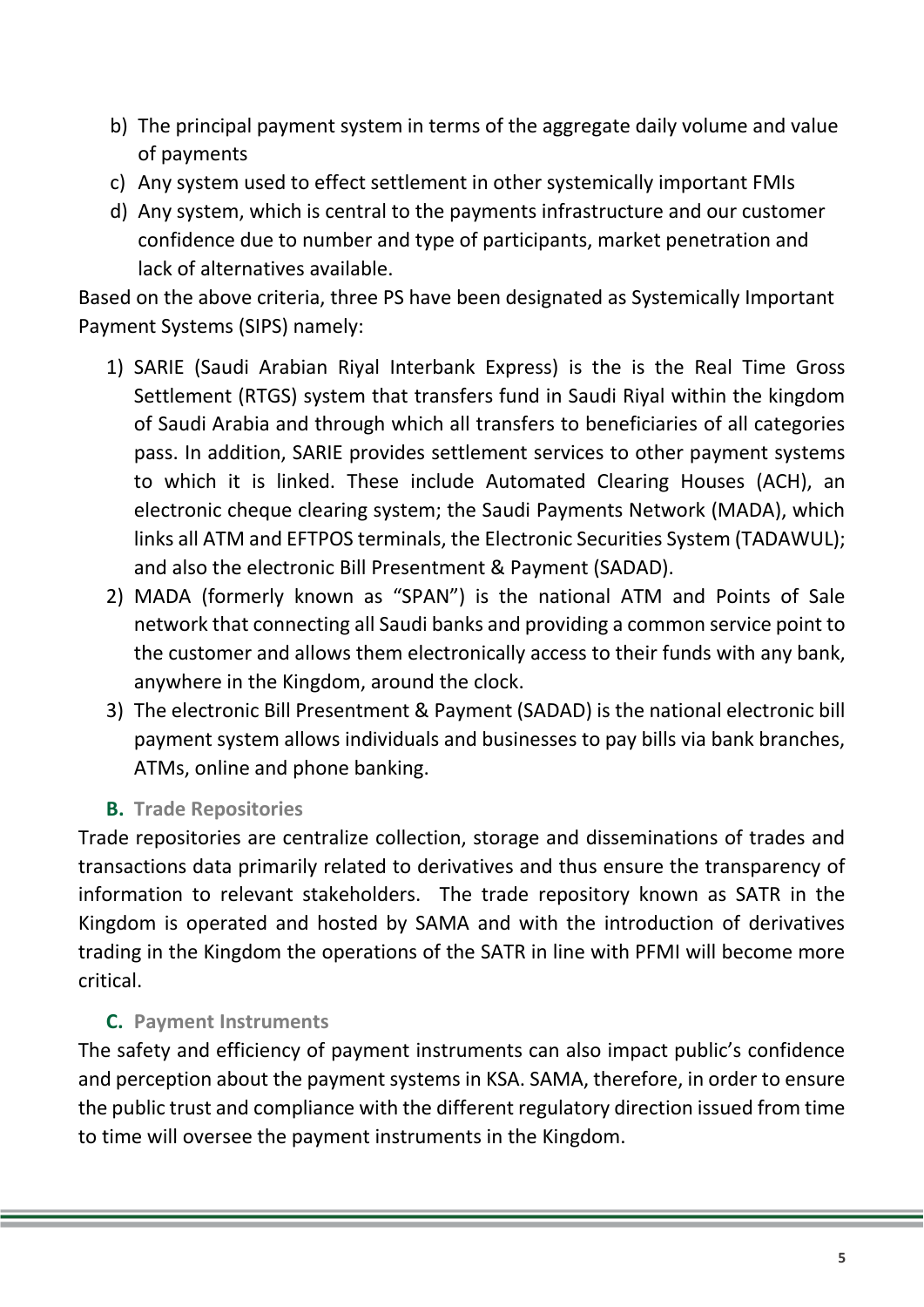## **D. Critical Infrastructure Providers**

<span id="page-5-0"></span>Critical Infrastructure Providers (CIP) enable FMI's to operate their systems reliably and efficiently by providing services related to their IT Systems, Messaging and Telecommunication Networks. The oversight expectation applicable to CIPs therefore include but not limited to having a formal risk identification and management framework, appropriate information security policies and procedures and high levels of reliability and resilience.

#### <span id="page-5-1"></span>**E. Co-operative Oversight**

Central Counter Parties (CCPs), Securities Settlement Systems and Central Securities Depositories (CSD) are FMIs primarily related to the securities and derivatives markets. The primary regulator of CCPs, SSS and CSDs is the Capital Markets Authority (CMA) in KSA. However, as these FMIs require access to the account held by SAMA in order to effect the payment legs of securities or derivatives transactions and are important source payment systems participants' liquidity in some cases, therefore, SAMA has an inherent interest to ensure that these FMI are safe and efficient.

SAMA and CMA therefore in order to formalize their roles and responsibilities i.e. SAMA as Banking Supervisor and Payment Systems Overseer and CMA as Securities and Derivatives market regulator has signed a Memorandum of Agreement (MOA) to ensure a formal legal and regulatory cooperation and coordination framework for the oversight of CCPs, SSS and CSDs.

## <span id="page-5-2"></span>**Oversight Approach**

SAMA being a member of Committee on Payments and Market Infrastructure (CPMI) was involved in the development of CPSS-IOSCO Principles for Financial Market Infrastructure (PFMIs). These Principles are international standards and provide baseline for effective risk management in the operations of FMIs. SAMA has committed to fulfill its responsibilities under the PFMIs wherein central banks have been made responsible to adopt and apply the CPSS-IOSCO Principles for Financial Market Infrastructures for the regulation, supervision and oversight of payments and financial settlement systems. It was in this context that SAMA vide its circular letter date 08/10/1434H has made the implementation of PFMIs mandatory. Consequently, SAMA's oversight approach will be as follows:

#### <span id="page-5-3"></span>**Applicability of PFMIs**

1. All Principles related to Payment Systems will be applicable on the SIPS i.e. SARIE, SADAD and mada. Further PFMIs applicability on the SAMA's owned and